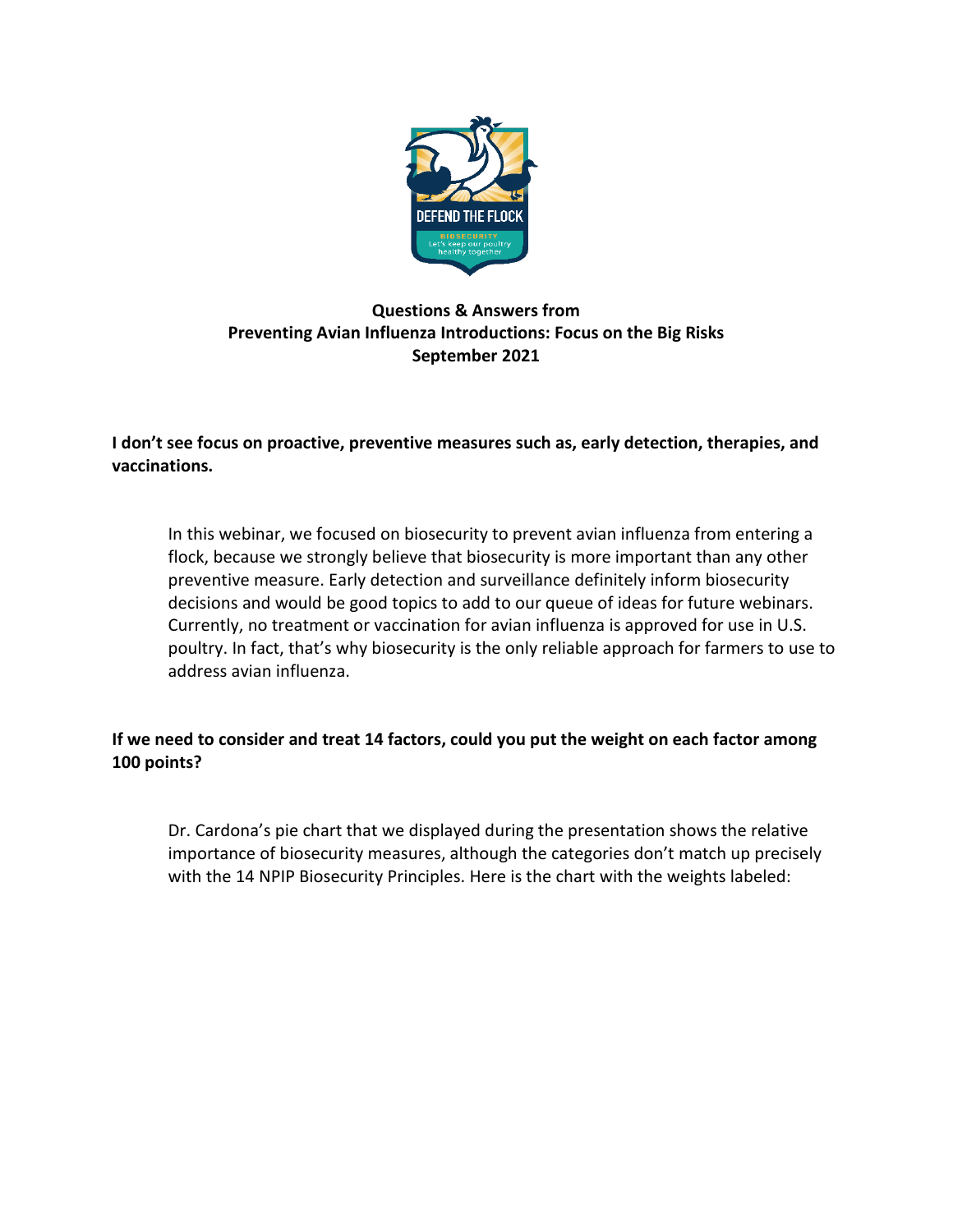

Notice that four categories alone account for 49 out of 100 points! These categories match well with four of the 14 NPIP Biosecurity Principles; they are #3 - Line of Separation, #4 – Perimeter Buffer Area, #5 – Personnel, and #7 – Equipment and Vehicles. We recommend that these four be given the most attention when designing and enforcing any flock's biosecurity plan.

**How does the agency ensure biosecurity measures are actually being used? Requiring a plan does not guarantee adherence to that plan. I've heard from many workers at industrialized operations that biosecurity stations (e.g., car washes, boot washes, showers, etc.) are routinely skipped.**

In the United States, Federal and State animal health officials enforce quarantines and biosecurity measures when a farm is affected by avian influenza or involved in other regulated disease control activities, generally under the State's authority to contain and control animal diseases. On unaffected farms with healthy flocks, farm owners and managers are responsible for ensuring that anyone who enters the farm follows the site-specific biosecurity plan.

We agree that compliance with a biosecurity plan – making sure everyone properly follows the plan, every time - is a big challenge! In the webinar, we discussed several strategies to improve compliance. To recap a few of these strategies: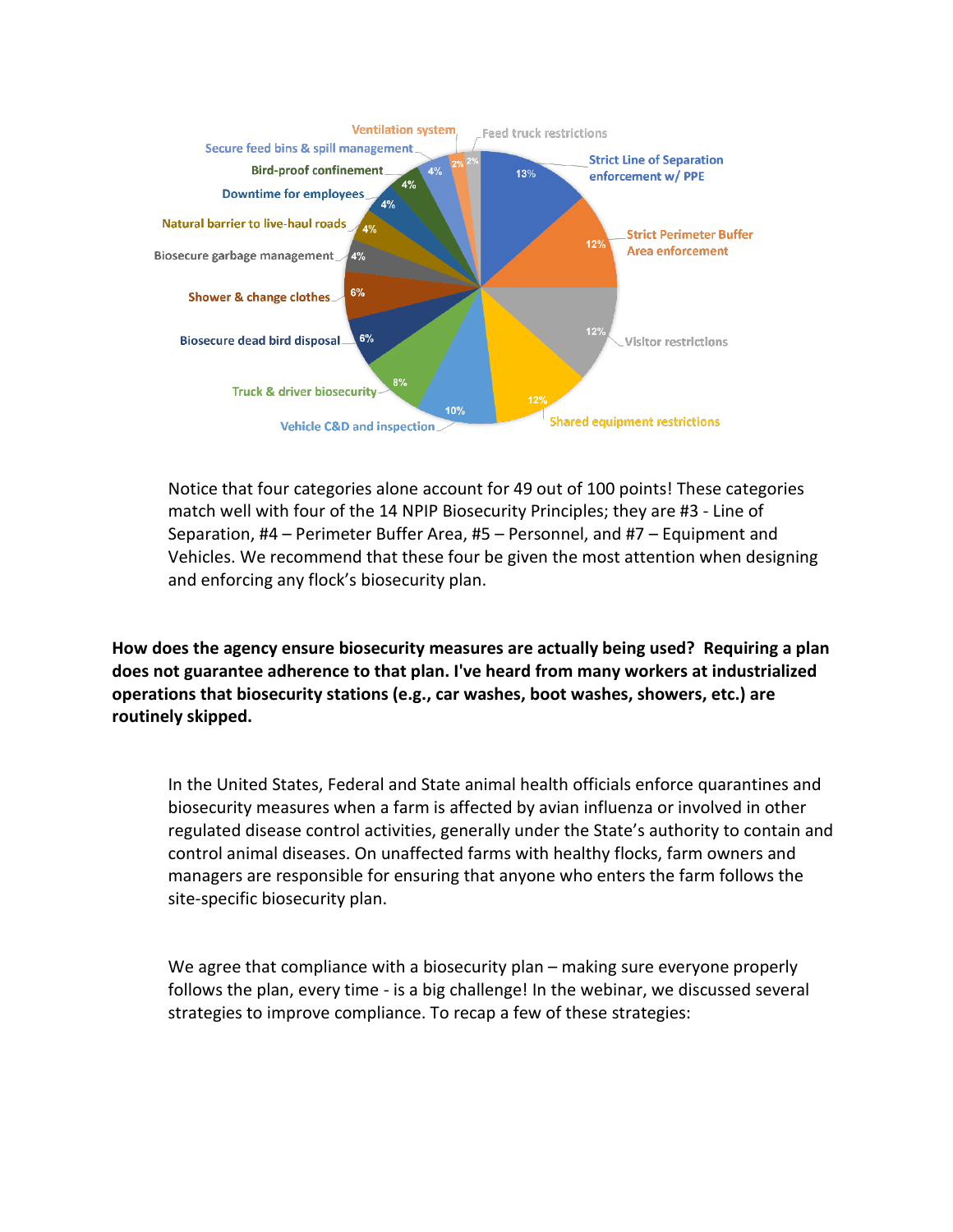- *1. Make it easy to do the right thing. Provide safe, comfortable personal protective gear and changing areas. Block short-cuts, such as side doors, and provide time-saving procedures, such as slipping on dedicated footwear rather than standing in a foot bath, counting down dwell time.*
- *2. Provide training that makes an impact. Deliver training in workers' native languages. Provide hands-on demonstrations rather than relying on written handouts. Refresh the training in frequent, short sessions. Assign mentors for new employees and provide escorts for visitors.*
- *3. Biosecurity is for everyone so, make sure that everyone participates and follows the rules. This needs to include supervisors and owners too. When people come to the farm for any reason, make sure they follow all the biosecurity rules. Actions speak louder than words.*

**The poultry litter from one place is transported to another for use as an organic manure. In my opinion, this transfer leads to virus and bacteria dissemination to the nearby poultry farms where manure is used, and it is a neglected issue. What is your position on this? How long the litter manure must be hold in the farm to make it virus free? Or any treatment needed prior to litter transfer?**

NPIP Biosecurity Principle #9 acknowledges that manure and litter should be managed to prevent the spread of disease-causing germs. Manure and spent litter should be removed, stored. and disposed of in a manner to prevent exposure of susceptible poultry to disease agents. Onsite litter and manure storage should limit attraction of wild birds, rodents, insects, and other animals.

Composting is one method that U.S. poultry farmers use successfully and routinely to kill disease agents in manure and litter and make these materials safe to move and apply to land as valuable fertilizer. For details about the time and temperature required to properly compost manure and litter from poultry flocks, several Cooperative Extension publications are available online, including these two: [https://www.extension.uidaho.edu/publishing/pdf/CIS/CIS1194.pdf,](https://www.extension.uidaho.edu/publishing/pdf/CIS/CIS1194.pdf) and

[https://extension.tennessee.edu/publications/Documents/Info%20319.pdf.](https://extension.tennessee.edu/publications/Documents/Info%20319.pdf)

State health and environmental agencies regulate transportation and land application of manure and litter. To learn about the rules in your area, you can find and contact your State's agency using this directory[: https://www.epa.gov/aboutepa/health-and](https://www.epa.gov/aboutepa/health-and-environmental-agencies-us-states-and-territories)[environmental-agencies-us-states-and-territories](https://www.epa.gov/aboutepa/health-and-environmental-agencies-us-states-and-territories)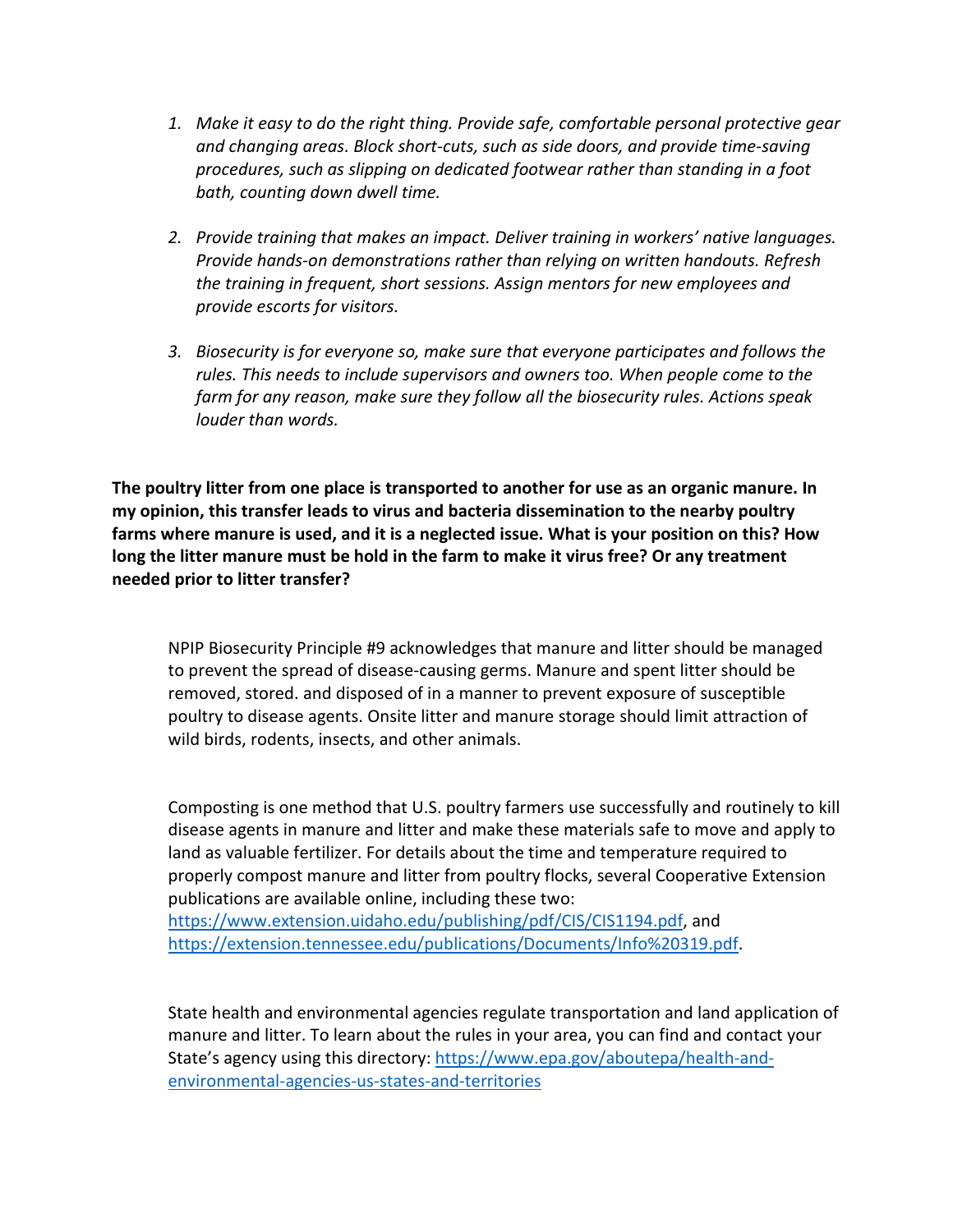**In a barn with 2 different flocks in it, even though they are separated completely by a center wall but under the same roof. is it necessary or beneficial to change clothing and boots for these 2 flocks on daily walk throughs?**

The first question to ask is do you intend for these two flocks to be distinct biosecure units? If you do, it is entirely possible that a wall is a good start. Make sure the wall is solid and prevents movements of birds or rodents. Don't forget to look up, is the wall complete or can small birds fly between the chambers or can dust move between the barns? Consider other ways that disease agents can move between flocks such as through shared (continuous) water or feedlines. If birds in the two flocks are truly separate, then it makes sense to have a line of separation around each and change clothes, boots and enter the barns separately. If they are not separate, we suggest that you draw and enforce your line of separation around the entire house.

Finally, to evaluate the separation, follow the movement of endemic disease and live vaccines that you apply. Do they spread between the flocks? If so, then look for places that your separation has broken down or make them into a single unit.

**I'm a small farmer, I have guinea hens, ducks, chickens, sheep and 2 miniature donkeys have spent a lot of money on finding out what is wrong with some of my chickens or ducks when they are sick. I have a chicken who had cancer, a rooster who got severely injured and became disabled, and a disabled duck who can't walk. Some veterinarians charge a lot of money just to check them out, let alone x rays etc. Is there training from USDA that flock owners can take?**

USDA supports the Cooperative Extension Service, which offers agricultural training of all kinds, including small flock management, to farmers all over the country. Contact your State or county Cooperative Extension office to learn about the resources they provide. A map and directory of Extension offices is available at this website: [https://nifa.usda.gov/land-grant-colleges-and-universities-partner-website](https://nifa.usda.gov/land-grant-colleges-and-universities-partner-website-directory?state=All&type=Extension)[directory?state=All&type=Extension.](https://nifa.usda.gov/land-grant-colleges-and-universities-partner-website-directory?state=All&type=Extension)

A licensed veterinarian is your best resource for treating individual sick or injured birds in a small flock like yours, although many will not treat poultry, as you have found. If you find a veterinarian to work with, they can learn from the same resources available to you from Cooperative Extension and along with the skills they have as veterinarians work with you. Many states have extension specialists that work with veterinarians to improve their poultry skills.